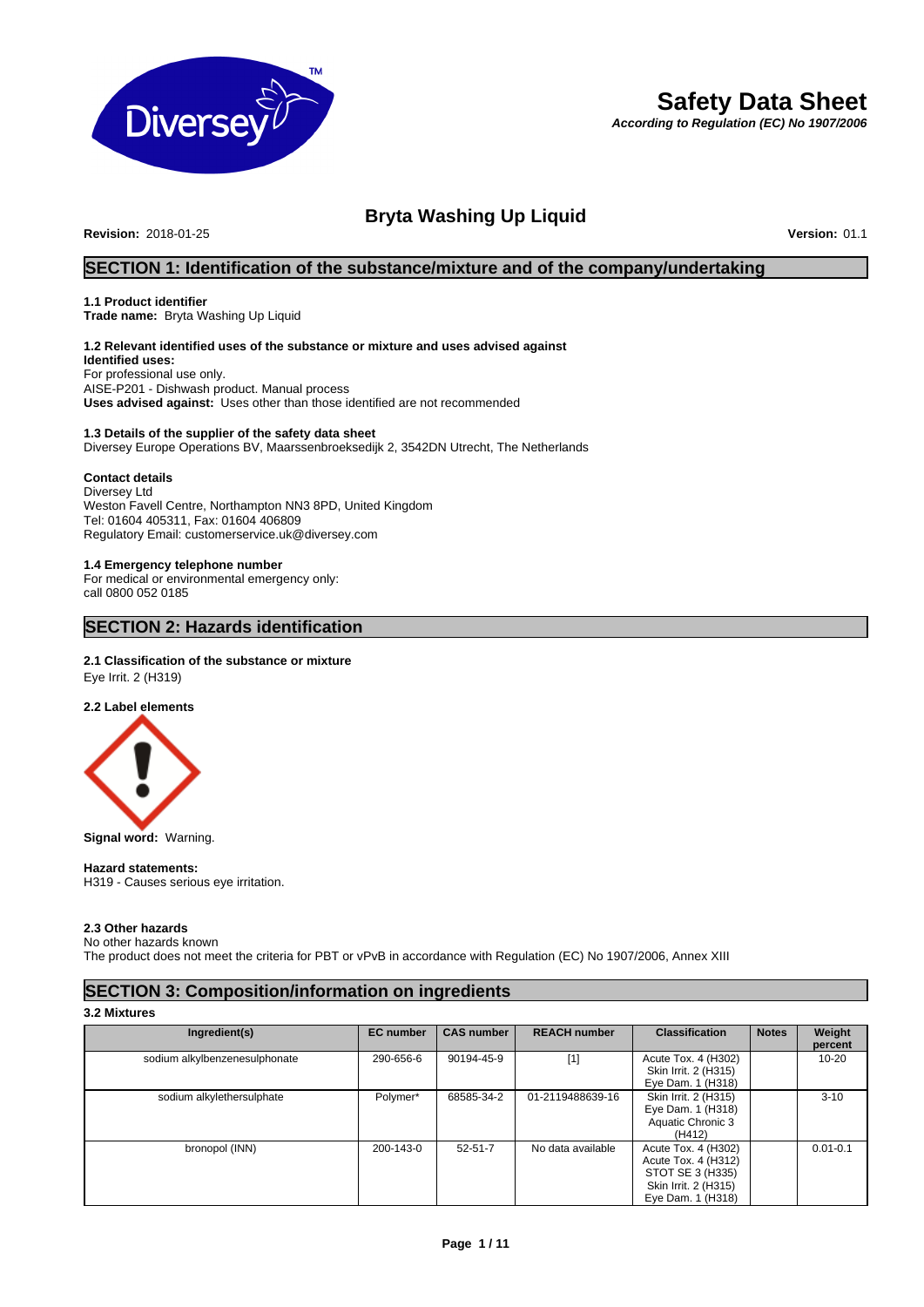# **Bryta Washing Up Liquid**

|  |  | (H400)<br><b>Aquatic Acute</b><br>Aquatic Chronic 2 |  |
|--|--|-----------------------------------------------------|--|
|  |  | (H411)                                              |  |

\* Polymer.

Workplace exposure limit(s), if available, are listed in subsection 8.1.

[1] Exempted: ionic mixture. See Regulation (EC) No 1907/2006, Annex V, paragraph 3 and 4. This salt is potentially present, based on calculation, and included for classification and labelling purposes only. Each starting material of the ionic mixture is registered, as required.

[2] Exempted: included in Annex IV of Regulation (EC) No 1907/2006.

[3] Exempted: Annex V of Regulation (EC) No 1907/2006.

[4] Exempted: polymer. See Article 2(9) of Regulation (EC) No 1907/2006.

For the full text of the H and EUH phrases mentioned in this Section, see Section 16.

# **SECTION 4: First aid measures**

| 4.1 Description of first aid measures                           |                                                                                                                                                                                                                              |
|-----------------------------------------------------------------|------------------------------------------------------------------------------------------------------------------------------------------------------------------------------------------------------------------------------|
| Inhalation:                                                     | Get medical attention or advice if you feel unwell.                                                                                                                                                                          |
| <b>Skin contact:</b>                                            | Wash skin with plenty of lukewarm, gently flowing water. If skin irritation occurs: Get medical advice<br>or attention.                                                                                                      |
| Eye contact:                                                    | Hold eyelids apart and flush eyes with plenty of lukewarm water for at least 15 minutes. Remove<br>contact lenses, if present and easy to do. Continue rinsing. If irritation occurs and persists, get<br>medical attention. |
| Ingestion:                                                      | Immediately drink 1 glass of water. Never give anything by mouth to an unconscious person. Get<br>medical attention or advice if you feel unwell.                                                                            |
| Self-protection of first aider:                                 | Consider personal protective equipment as indicated in subsection 8.2.                                                                                                                                                       |
| 4.2 Most important symptoms and effects, both acute and delayed |                                                                                                                                                                                                                              |
| Inhalation:                                                     | No known effects or symptoms in normal use.                                                                                                                                                                                  |

# **4.3 Indication of any immediate medical attention and special treatment needed**

**Skin contact:** The Skin contact:<br>  $\frac{1}{2}$  Causes severe irritation.<br>
Causes severe irritation.

No information available on clinical testing and medical monitoring. Specific toxicological information on substances, if available, can be found in section 11.

**Ingestion:** No known effects or symptoms in normal use.

# **SECTION 5: Firefighting measures**

# **5.1 Extinguishing media**

Carbon dioxide. Dry powder. Water spray jet. Fight larger fires with water spray jet or alcohol-resistant foam.

# **5.2 Special hazards arising from the substance or mixture**

**Eye contact:** Causes severe irritation.<br> **Ingestion:** Causes Severe irritation.

No special hazards known.

#### **5.3 Advice for firefighters**

As in any fire, wear self contained breathing apparatus and suitable protective clothing including gloves and eye/face protection.

# **SECTION 6: Accidental release measures**

#### **6.1 Personal precautions, protective equipment and emergency procedures**

No special measures required.

### **6.2 Environmental precautions**

Do not allow to enter drainage system, surface or ground water. Dilute with plenty of water.

#### **6.3 Methods and material for containment and cleaning up**

Absorb with liquid-binding material (sand, diatomite, universal binders, sawdust).

#### **6.4 Reference to other sections**

For personal protective equipment see subsection 8.2. For disposal considerations see section 13.

# **SECTION 7: Handling and storage**

#### **7.1 Precautions for safe handling**

**Measures to prevent fire and explosions:** No special precautions required.

# **Measures required to protect the environment:**

For environmental exposure controls see subsection 8.2.

#### **Advices on general occupational hygiene:**

Handle in accordance with good industrial hygiene and safety practice. Keep away from food, drink and animal feeding stuffs. Do not mix with other products unless adviced by Diversey. Wash hands before breaks and at the end of workday. Wash face, hands and any exposed skin thoroughly after handling. Take off immediately all contaminated clothing. Use personal protective equipment as required. Use only with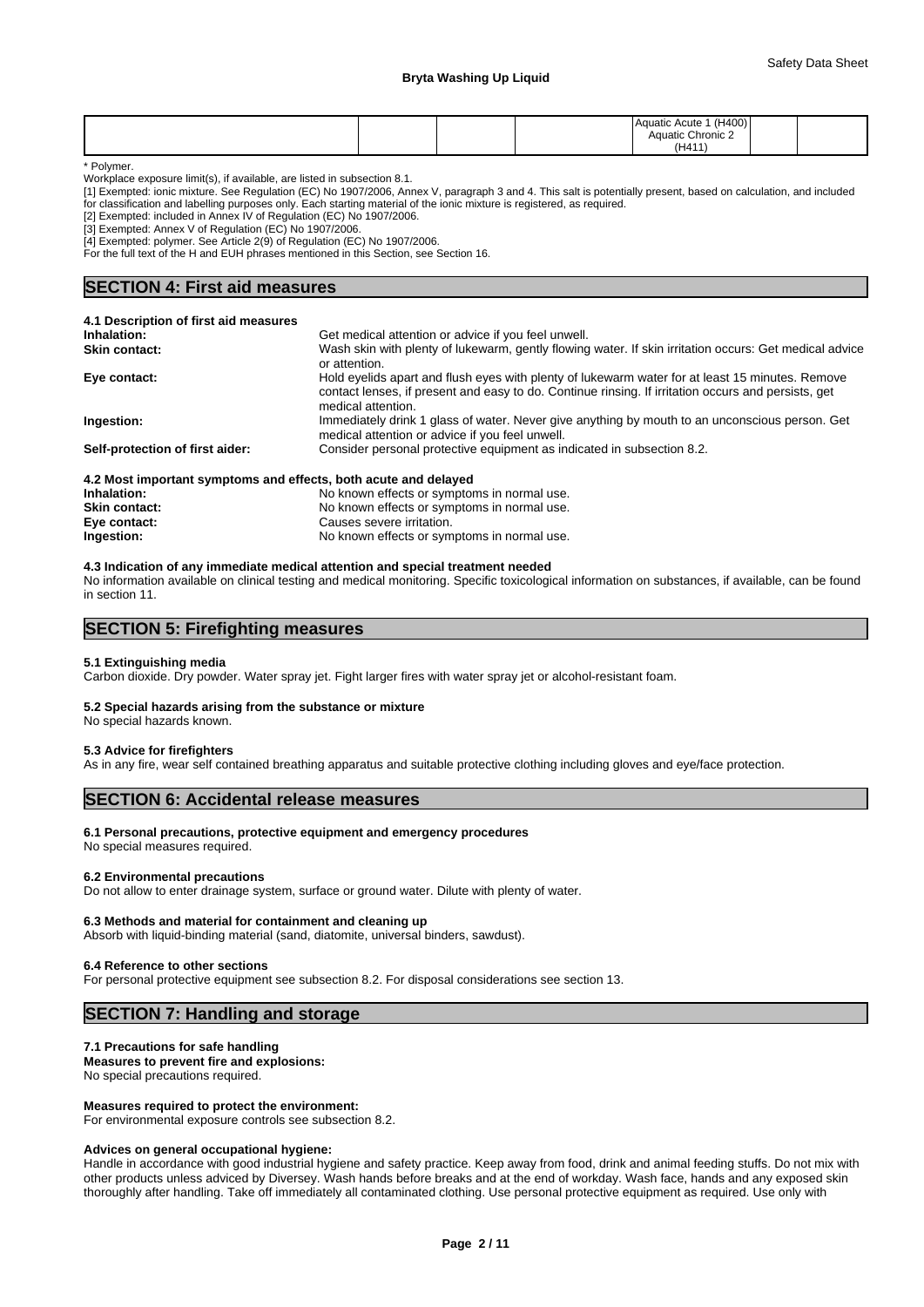adequate ventilation.

# **7.2 Conditions for safe storage, including any incompatibilities**

Store in accordance with local and national regulations. Keep only in original container. Store in a closed container. For conditions to avoid see subsection 10.4. For incompatible materials see subsection 10.5.

# **7.3 Specific end use(s)**

No specific advice for end use available.

# **SECTION 8: Exposure controls/personal protection**

#### **8.1 Control parameters Workplace exposure limits**

Air limit values, if available:

Biological limit values, if available:

Additional exposure limits under the conditions of use, if available:

# **DNEL/DMEL and PNEC values**

#### **Human exposure** DNEL oral exposure - Consumer (mg/kg bw)

| <b>PITLE VIDI UNDUUIU</b><br>$\frac{1}{2}$ |                           |                               |                   |                      |
|--------------------------------------------|---------------------------|-------------------------------|-------------------|----------------------|
| Ingredient(s)                              | <b>Short term - Local</b> | <b>Short term - Systemicl</b> | Long term - Local | Long term - Systemic |
|                                            | effects                   | effects                       | effects           | effects              |
| sodium alkylbenzenesulphonate              | No data available         | No data available             | No data available | No data available    |
| sodium alkylethersulphate                  |                           |                               |                   |                      |
| bronopol (INN)                             |                           |                               |                   |                      |

#### DNEL dermal exposure - Worker

| Ingredient(s)                 | <b>Short term - Local</b> | Short term - Systemic | Long term - Local | [Long term - Systemic] |
|-------------------------------|---------------------------|-----------------------|-------------------|------------------------|
|                               | effects                   | effects (mg/kg bw)    | effects           | effects (mg/kg bw)     |
| sodium alkylbenzenesulphonate | No data available         | No data available     | No data available | No data available      |
| sodium alkylethersulphate     |                           |                       |                   | 2750                   |
| bronopol (INN)                |                           |                       |                   |                        |

DNEL dermal exposure - Consumer

| Ingredient(s)                 | <b>Short term - Local</b><br>effects | Short term - Systemic<br>effects (mg/kg bw) | Long term - Local<br>effects | [Long term - Systemic]<br>effects (mg/kg bw) |
|-------------------------------|--------------------------------------|---------------------------------------------|------------------------------|----------------------------------------------|
| sodium alkylbenzenesulphonate | No data available                    | No data available                           | No data available            | No data available                            |
| sodium alkylethersulphate     |                                      | 1650                                        |                              |                                              |
| bronopol (INN)                | No data available                    |                                             | No data available            |                                              |

#### DNEL inhalatory exposure - Worker (mg/m<sup>3</sup>) ) and  $\overline{\phantom{a}}$

| Ingredient(s)                 | Short term - Local | Short term - Systemic | Long term - Local | I Long term - Systemic I |
|-------------------------------|--------------------|-----------------------|-------------------|--------------------------|
|                               | effects            | effects               | effects           | effects                  |
| sodium alkylbenzenesulphonate | No data available  | No data available     | No data available | No data available        |
| sodium alkvlethersulphate     |                    |                       |                   | 175                      |
| bronopol (INN)                |                    |                       |                   |                          |

DNEL inhalatory exposure - Consumer (mg/m<sup>3</sup>)

| DNEL inhalatory exposure - Consumer (mg/m <sup>3</sup> ) |                                      |                                  |                              |                                 |
|----------------------------------------------------------|--------------------------------------|----------------------------------|------------------------------|---------------------------------|
| Ingredient(s)                                            | <b>Short term - Local</b><br>effects | Short term - Systemic<br>effects | Long term - Local<br>effects | Long term - Systemic<br>effects |
| sodium alkylbenzenesulphonate                            | No data available                    | No data available                | No data available            | No data available               |
| sodium alkvlethersulphate                                |                                      |                                  |                              | -52                             |
| bronopol (INN)                                           |                                      |                                  |                              |                                 |

# **Environmental exposure**

| Environmental exposure - PNEC |                   |                                            |                     |                   |
|-------------------------------|-------------------|--------------------------------------------|---------------------|-------------------|
| Ingredient(s)                 |                   | Surface water, fresh Surface water, marine | Intermittent (mg/l) | Sewage treatment  |
|                               | (mg/l)            | (mq/l)                                     |                     | plant (mg/l)      |
| sodium alkylbenzenesulphonate | No data available | No data available                          | No data available   | No data available |
| sodium alkylethersulphate     | 0.24              | 0.024                                      |                     | 10000             |
| bronopol (INN)                | 0.01              | 0.0008                                     | 0.0025              | 0.43              |

#### Environmental exposure - PNEC, continued

| Ingredient(s)                 | <b>Sediment, freshwater I</b><br>(mg/kg) | Sediment, marine<br>(mg/kg) | Soil (mg/kg)      | Air ( $mg/m3$ )   |
|-------------------------------|------------------------------------------|-----------------------------|-------------------|-------------------|
| sodium alkylbenzenesulphonate | No data available                        | No data available           | No data available | No data available |
| sodium alkylethersulphate     | 0.0917                                   | 0.092                       | ن. ا              |                   |
| bronopol (INN)                | 0.041                                    | 0.00328                     | 0.5               |                   |

# **8.2 Exposure controls**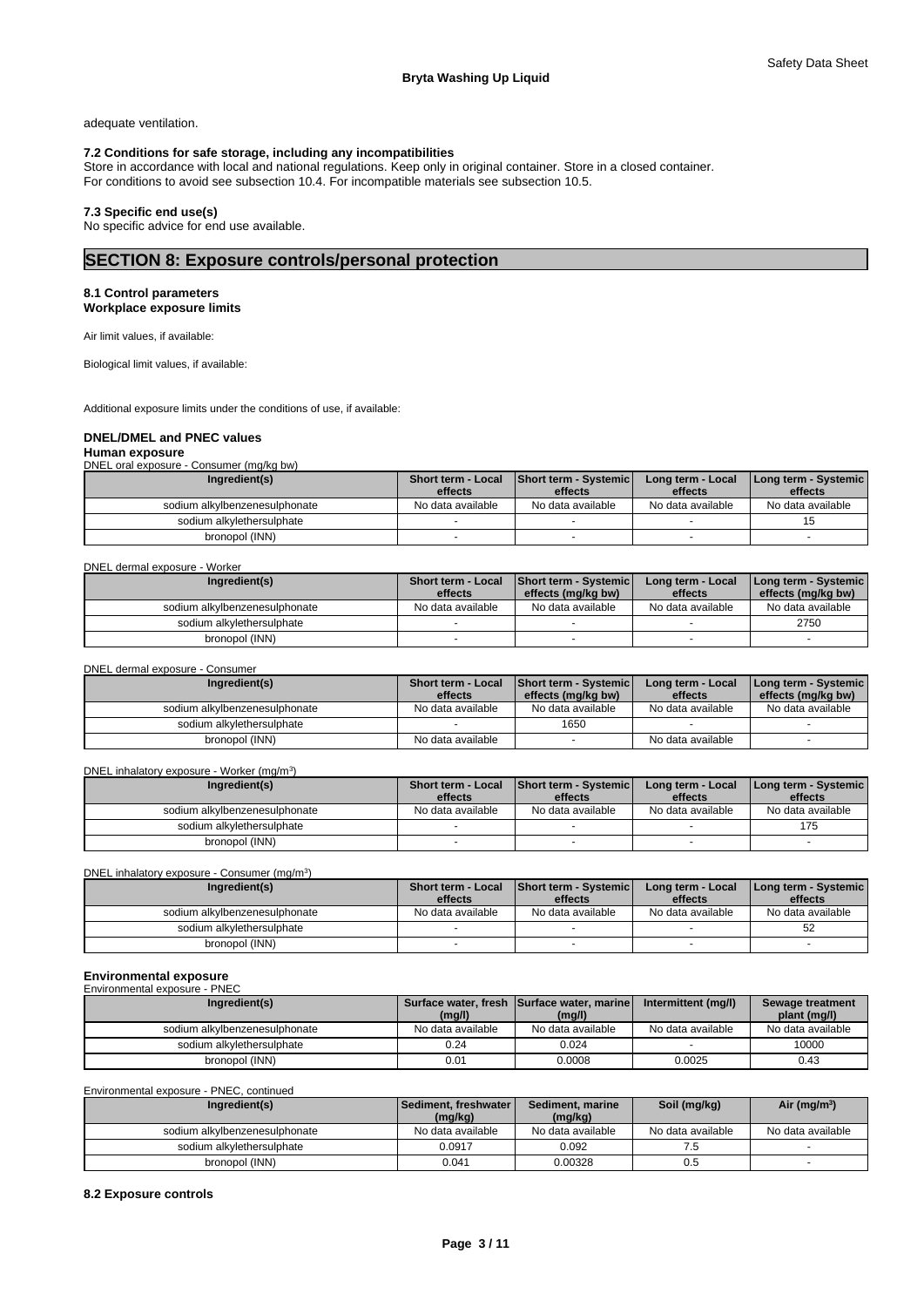*The following information applies for the uses indicated in subsection 1.2 of the Safety Data Sheet. If available, please refer to the product information sheet for application and handling instructions. Normal use conditions are assumed for this section.*

*Recommended safety measures for handling the undiluted product: Covering activities such as filling and transfer of product to application equipment, flasks or buckets*

| Appropriate engineering controls:<br>Appropriate organisational controls: | No special requirements under normal use conditions.<br>Avoid direct contact and/or splashes where possible. Train personnel.                              |
|---------------------------------------------------------------------------|------------------------------------------------------------------------------------------------------------------------------------------------------------|
| Personal protective equipment                                             |                                                                                                                                                            |
| Eye / face protection:                                                    | Safety glasses are not normally required. However, their use is recommended in those cases<br>where splashes may occur when handling the product (EN 166). |
| Hand protection:                                                          | Rinse and dry hands after use. For prolonged contact protection for the skin may be necessary.                                                             |
| <b>Body protection:</b>                                                   | No special requirements under normal use conditions.                                                                                                       |
| <b>Respiratory protection:</b>                                            | No special requirements under normal use conditions.                                                                                                       |
| <b>Environmental exposure controls:</b>                                   | No special requirements under normal use conditions.                                                                                                       |
| Recommended safety measures for handling the diluted product:             |                                                                                                                                                            |

**Recommended maximum concentration (%):** 0.2

| Appropriate engineering controls:<br>Appropriate organisational controls: | No special requirements under normal use conditions.<br>No special requirements under normal use conditions. |  |  |  |  |
|---------------------------------------------------------------------------|--------------------------------------------------------------------------------------------------------------|--|--|--|--|
| Personal protective equipment                                             |                                                                                                              |  |  |  |  |
| Eye / face protection:                                                    | No special requirements under normal use conditions.                                                         |  |  |  |  |
| Hand protection:                                                          | Rinse and dry hands after use. For prolonged contact protection for the skin may be necessary.               |  |  |  |  |
| <b>Body protection:</b>                                                   | No special requirements under normal use conditions.                                                         |  |  |  |  |
| <b>Respiratory protection:</b>                                            | No special requirements under normal use conditions.                                                         |  |  |  |  |
| For the company of the company of the contract of                         | Ala ana alah na muluwengan mana mana mana luungi ana ditingan                                                |  |  |  |  |

**Environmental exposure controls:** No special requirements under normal use conditions.

# **SECTION 9: Physical and chemical properties**

**9.1 Information on basic physical and chemical properties Information in this section refers to the product, unless it is specifically stated that substance data is listed**

**Physical State:** Liquid **Colour:** Clear, Green **Odour:** Slightly perfumed **Odour threshold:** Not applicable **pH:** ≈ 6 (neat)<br> **Melting point/freezing point (°C):** Not determined<br> **Melting point/freezing point (°C):** Not determined<br> **Melting point/freezing point (°C):** Not determined **Melting point/freezing point (°C):** Not determined **Initial boiling point and boiling range (°C):** Not determined See substance data

| Substance data, boiling point |                   |                  |                      |
|-------------------------------|-------------------|------------------|----------------------|
| Ingredient(s)                 | Value             | <b>Method</b>    | Atmospheric pressure |
|                               | $(^{\circ}C)$     |                  | (hPa)                |
| sodium alkylbenzenesulphonate | No data available |                  |                      |
| sodium alkylethersulphate     | >100              | Method not given |                      |
| bronopol (INN)                | No data available |                  |                      |

**Method / remark**

**Method / remark**

**Evaporation rate:** Not determined **Notification of this product** Not relevant to classification of this product

**Flammability (solid, gas):** Not applicable to liquids **Upper/lower flammability limit (%):** Not determined

*( UN Manual of Tests and Criteria, section 32, L.2 )*

Substance data, flammability or explosive limits, if available:

# **Vapour pressure:** Not determined See substance data

**Flash point (°C):** Not applicable. **Sustained combustion:** Not applicable.

**Method / remark**

# Substance data, vapour pressure

| Ingredient(s)                 | Value             | <b>Method</b> | Temperature |
|-------------------------------|-------------------|---------------|-------------|
|                               | ID <sub>n</sub>   |               | $\sim$      |
| sodium alkylbenzenesulphonate | No data available |               |             |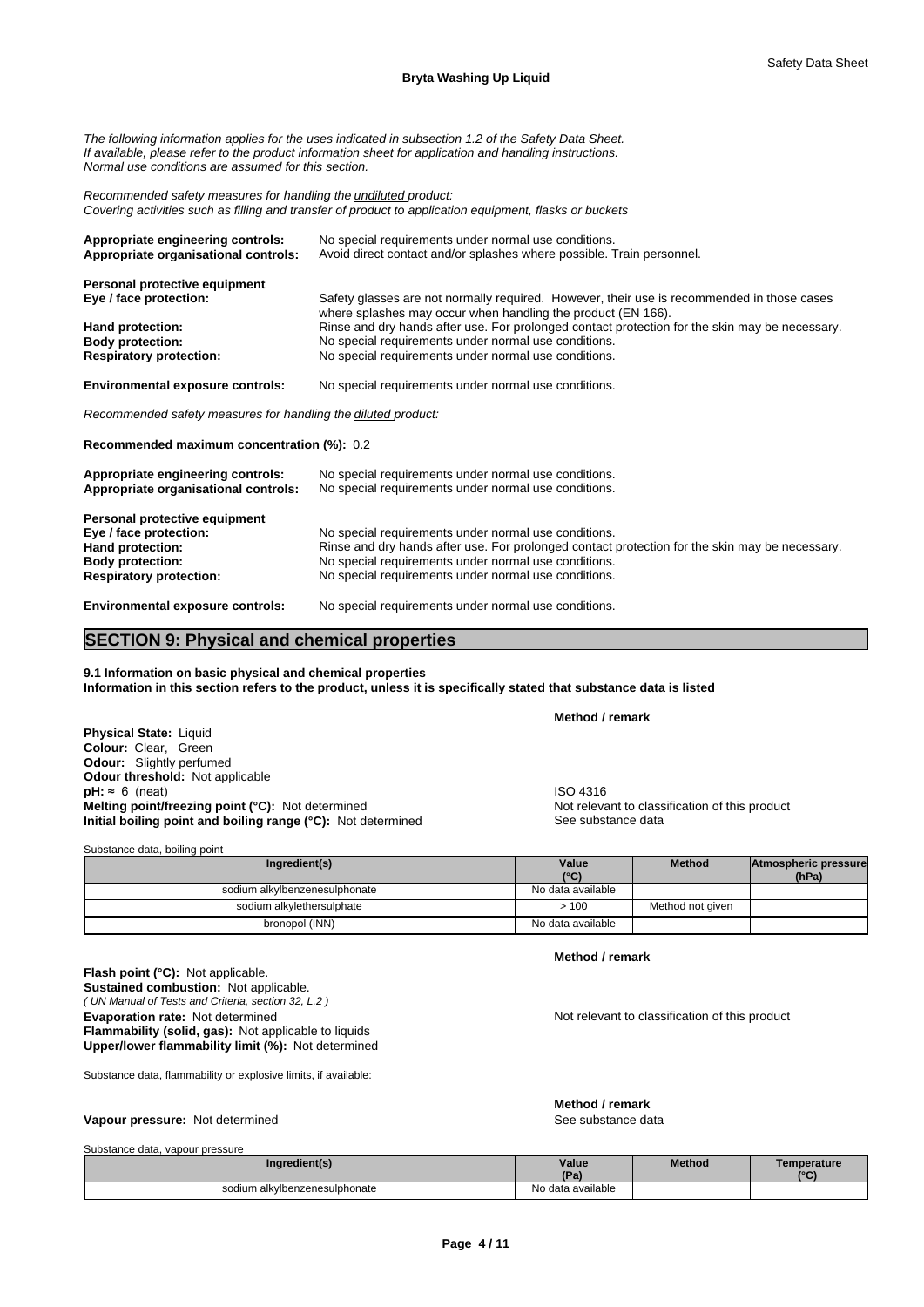# **Bryta Washing Up Liquid**

| alkvlethersu<br>$\sim$<br>ılphate<br>sodium a | ∩מכפ<br>∠∪∪ຟ         |                  | oc<br>∠∪           |
|-----------------------------------------------|----------------------|------------------|--------------------|
| (INN)<br>bronopo                              | $0.005^{\circ}$<br>. | ∽<br>u<br>$\sim$ | n,<br>∠∪<br>$\sim$ |

# **Method / remark**

**Solubility in / Miscibility with Water:** Fully miscible **Vapour density:** Not determined **Not relevant to classification of this product**<br> **Relative density:** ≈ 1.03 (20 °C) **Not relative density:** ≈ 1.03 (20 °C) **Note Not relative density:** ≈ 1.03 (20 °C) **Relative density:**  $\approx 1.03$  **(20 °C)** 

Substance data, solubility in water

| Ingredient(s)                 | Value             | <b>Method</b>    | <b>Temperature</b> |
|-------------------------------|-------------------|------------------|--------------------|
|                               | (g/l)             |                  | 10(1)              |
| sodium alkylbenzenesulphonate | No data available |                  |                    |
| sodium alkylethersulphate     | Soluble           |                  | 20                 |
| bronopol (INN)                | 280               | Method not given | $\sim$<br>د∠       |

Substance data, partition coefficient n-octanol/water (log Kow): see subsection 12.3

**Decomposition temperature:** Not applicable. **Autoignition temperature:** Not determined **Viscosity:**  $\approx$  300 mPa.s (20 °C) **Explosive properties:** Not explosive. **Oxidising properties:** Not oxidising.

9.2 Other information<br>Surface tension (N/m): Not determined **Corrosion to metals:** Not corrosive

Substance data, dissociation constant, if available:

Not relevant to classification of this product

| <u>Supstance Gata, Gissociation constant. Il available,</u> |            |                  |                 |
|-------------------------------------------------------------|------------|------------------|-----------------|
| Ingredient(s)                                               | Value      | <b>Method</b>    | emperature      |
|                                                             |            |                  | 10 <sup>o</sup> |
| bronopol (INN)                                              | 9.56 (pKa) | Method not given | ົ<br><u>.</u>   |

# **SECTION 10: Stability and reactivity**

#### **10.1 Reactivity**

No reactivity hazards known under normal storage and use conditions.

#### **10.2 Chemical stability**

Stable under normal storage and use conditions.

# **10.3 Possibility of hazardous reactions**

No hazardous reactions known under normal storage and use conditions.

# **10.4 Conditions to avoid**

None known under normal storage and use conditions.

### **10.5 Incompatible materials**

None known under normal use conditions.

### **10.6 Hazardous decomposition products**

None known under normal storage and use conditions.

# **SECTION 11: Toxicological information**

#### **11.1 Information on toxicological effects**

Mixture data:.

#### **Relevant calculated ATE(s):** ATE - Oral (mg/kg): >2000

| Skin irritation and corrosivity          |                                   |
|------------------------------------------|-----------------------------------|
| <b>Result:</b> Not corrosive or irritant | <b>Method:</b> Weight of evidence |
| Eye irritation and corrosivity           |                                   |
| <b>Result:</b> Eye irritant 2            | <b>Method:</b> Weight of evidence |

Substance data, where relevant and available, are listed below:.

**Acute toxicity** Acute oral toxicity

| Ingredient(s)<br>$\sim$ | Endpoint | <b>Value</b> | Species | <b>Method</b> | <b>Exposure</b>          |
|-------------------------|----------|--------------|---------|---------------|--------------------------|
|                         |          | <br>(mg/kg)  |         |               | $\mathbf{r}$<br>time (h) |

**Method / remark**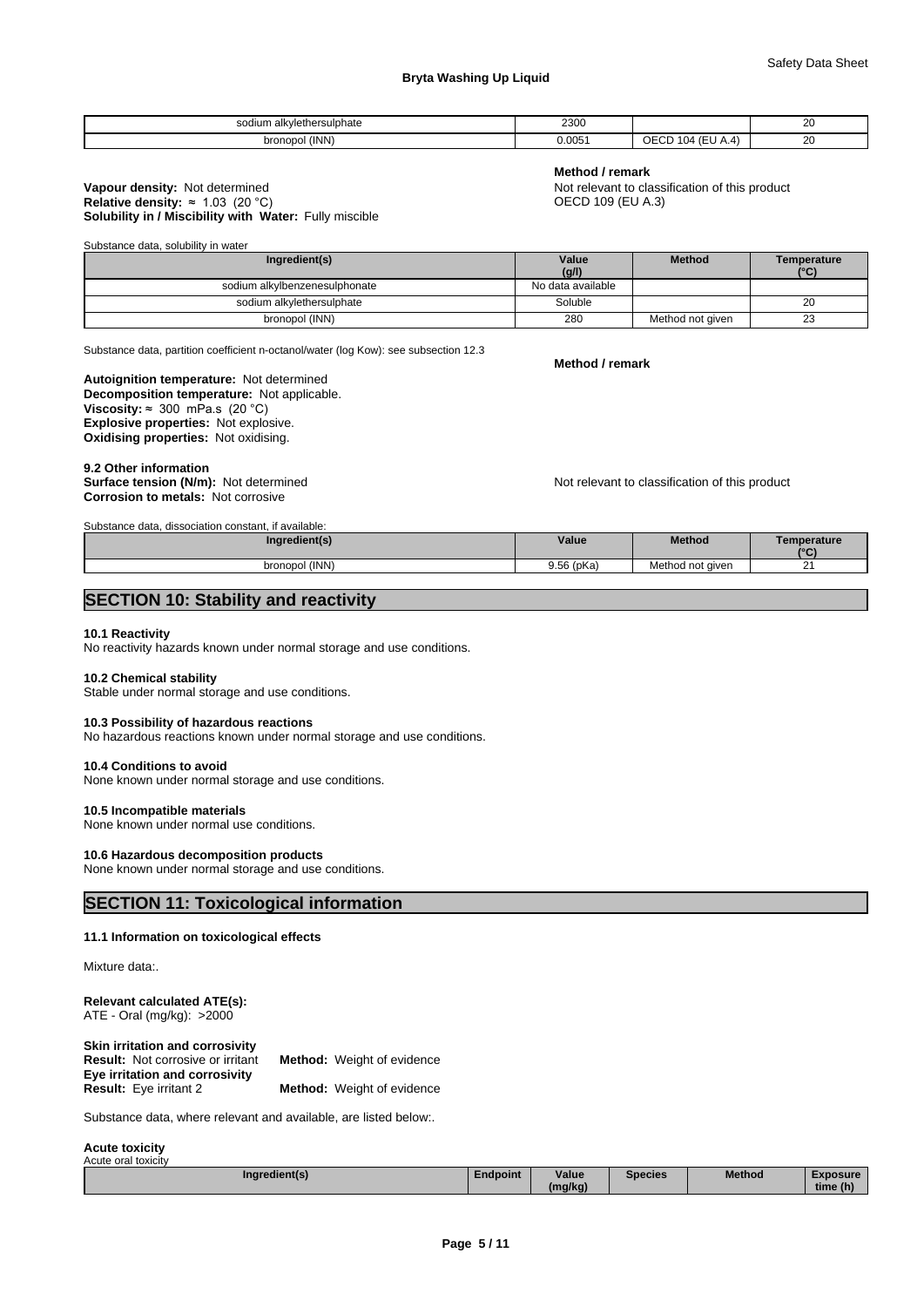# **Bryta Washing Up Liquid**

| sodium alkylbenzenesulphonate |       | No data<br>available |     |                   |  |
|-------------------------------|-------|----------------------|-----|-------------------|--|
| sodium alkylethersulphate     | LD 50 | > 2000               | Rat | OECD 401 (EU B.1) |  |
| bronopol (INN)                | LD 50 | 305                  | Rat | OECD 401 (EU B.1) |  |

Acute dermal toxicity

| Ingredient(s)                 | Endpoint         | Value     | <b>Species</b> | <b>Method</b>     | <b>Exposure</b> |
|-------------------------------|------------------|-----------|----------------|-------------------|-----------------|
|                               |                  | (mg/kg)   |                |                   | time (h)        |
| sodium alkylbenzenesulphonate |                  | No data   |                |                   |                 |
|                               |                  | available |                |                   |                 |
| sodium alkylethersulphate     | $LD_{50}$        | >2000     | Rat            | OECD 402 (EU B.3) |                 |
| bronopol (INN)                | LD <sub>50</sub> | > 2000    | Rat            | OECD 402 (EU B.3) |                 |

# Acute inhalative toxicity

| Ingredient(s)                 | Endpoint  | Value             | <b>Species</b> | <b>Method</b>    | <b>Exposure</b> |
|-------------------------------|-----------|-------------------|----------------|------------------|-----------------|
|                               |           | (mg/l)            |                |                  | time (h)        |
| sodium alkylbenzenesulphonate |           | No data           |                |                  |                 |
|                               |           | available         |                |                  |                 |
| sodium alkylethersulphate     |           | No data           |                |                  |                 |
|                               |           | available         |                |                  |                 |
| bronopol (INN)                | $LC_{50}$ | $>= 0.588$ (dust) | Rat            | Method not given |                 |

# **Irritation and corrosivity** Skin irritation and corrosivity

| Ingredient(s)                 | Result            | <b>Species</b> | <b>Method</b>     | <b>Exposure time</b> |
|-------------------------------|-------------------|----------------|-------------------|----------------------|
| sodium alkylbenzenesulphonate | No data available |                |                   |                      |
| sodium alkylethersulphate     | Irritant          | Rabbit         | OECD 404 (EU B.4) |                      |
| bronopol (INN)                | Irritant          | Rabbit         | OECD 404 (EU B.4) |                      |

#### Eye irritation and corrosivity

| Ingredient(s)                 | Result            | <b>Species</b> | <b>Method</b>     | <b>Exposure time</b> |
|-------------------------------|-------------------|----------------|-------------------|----------------------|
| sodium alkylbenzenesulphonate | No data available |                |                   |                      |
| sodium alkylethersulphate     | Severe damage     | Rabbit         | OECD 405 (EU B.5) |                      |
| bronopol (INN)                | Severe damage     | Rabbit         | Method not given  |                      |

# Respiratory tract irritation and corrosivity

| Ingredient(s)                 | Result            | Species | <b>Method</b> | <b>Exposure time</b> |
|-------------------------------|-------------------|---------|---------------|----------------------|
| sodium alkylbenzenesulphonate | No data available |         |               |                      |
| sodium alkvlethersulphate     | No data available |         |               |                      |
| bronopol (INN)                | No data available |         |               |                      |

# **Sensitisation**

|                     | <b>Exposure time (h)</b> |
|---------------------|--------------------------|
|                     |                          |
| OECD 406 (EU B.6) / |                          |
| GPMT Read across    |                          |
|                     |                          |
|                     | <b>Method</b>            |

Sensitisation by inhalation

| Ingredient(s)                 | Result            | <b>Species</b> | <b>Method</b> | <b>Exposure time</b> |
|-------------------------------|-------------------|----------------|---------------|----------------------|
| sodium alkylbenzenesulphonate | No data available |                |               |                      |
| sodium alkvlethersulphate     | No data available |                |               |                      |
| bronopol (INN)                | No data available |                |               |                      |

#### **CMR effects (carcinogenicity, mutagenicity and toxicity for reproduction)** Mutagenicity

| ____<br>Ingredient(s)         | <b>Result (in-vitro)</b>                                | <b>Method</b><br>(in-vitro)               | <b>Result (in-vivo)</b>                                | <b>Method</b><br>(in-vivo) |
|-------------------------------|---------------------------------------------------------|-------------------------------------------|--------------------------------------------------------|----------------------------|
| sodium alkylbenzenesulphonate | <b>INo data available</b>                               |                                           | No data available                                      |                            |
| sodium alkylethersulphate     | No evidence for mutagenicity, negative<br>test results  | OECD 476<br>(Chinese<br>Hamster<br>Ovary) | No evidence for mutagenicity, negative<br>test results |                            |
| bronopol (INN)                | No evidence for mutagenicity, negative<br>ltest results | Method not<br>aiven                       | No data available                                      |                            |

| Carcinogenicity               |                                                        |
|-------------------------------|--------------------------------------------------------|
| Ingredient(s)                 | <b>Effect</b>                                          |
| sodium alkylbenzenesulphonate | No data available                                      |
| sodium alkylethersulphate     | No evidence for carcinogenicity, negative test results |
| bronopol (INN)                | No data available                                      |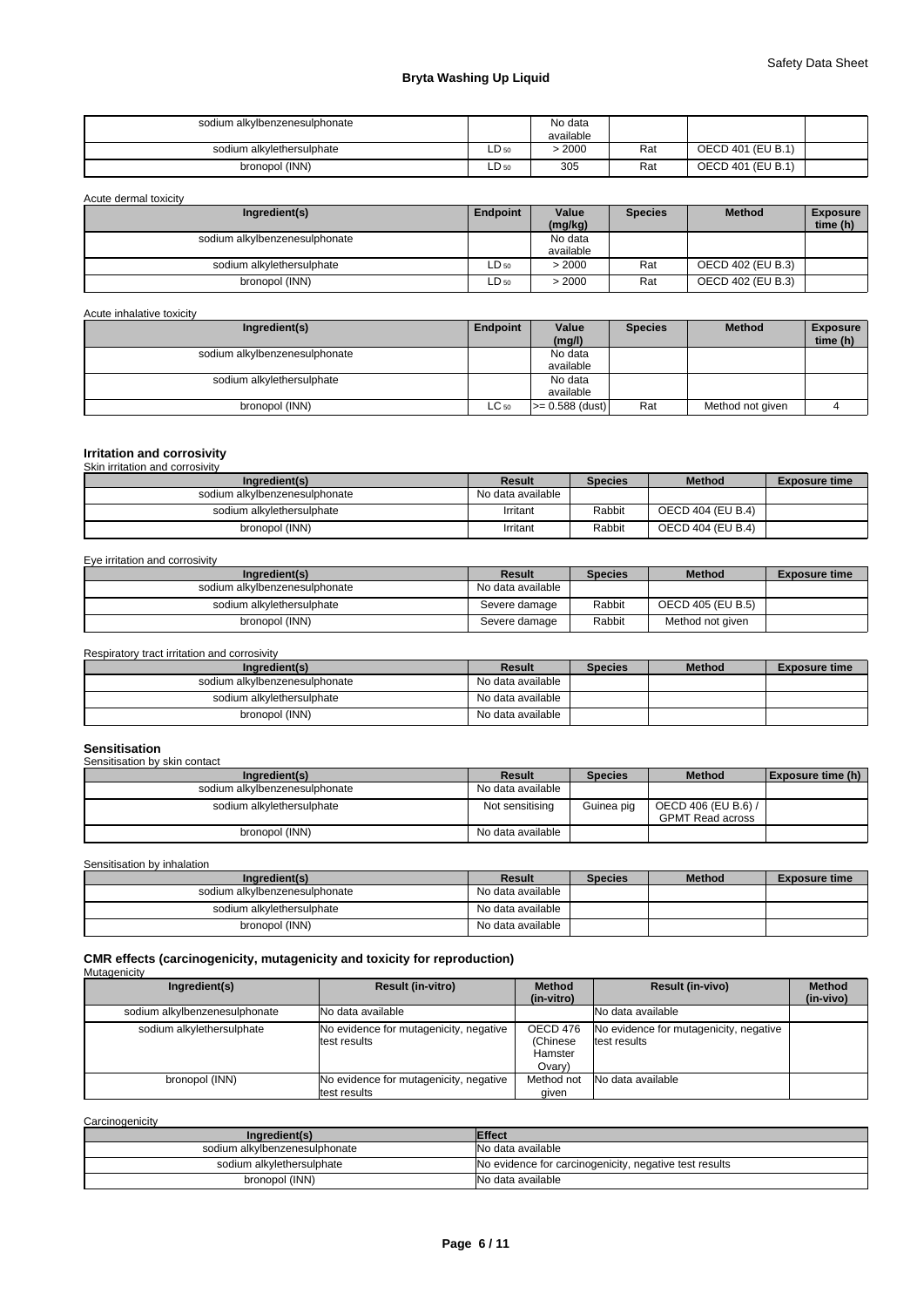Toxicity for reproduction

| Ingredient(s)                   | Endpoint     | <b>Specific effect</b> | Value<br>$\left \frac{\text{mg}}{\text{kg}}\right $ | <b>Species</b> | <b>Method</b>                   | <b>Exposure</b><br>time | <b>Remarks and other effects</b><br>reported        |
|---------------------------------|--------------|------------------------|-----------------------------------------------------|----------------|---------------------------------|-------------------------|-----------------------------------------------------|
| sodium<br>alkylbenzenesulphonat |              |                        | No data<br>available                                |                |                                 |                         |                                                     |
| sodium<br>alkylethersulphate    | <b>NOAEL</b> | Developmental toxicity | 86.6                                                | Rat            | OECD 416,<br>(EU B.35),<br>oral |                         | No known significant effects or<br>critical hazards |
| bronopol (INN)                  |              |                        | No data<br>available                                |                |                                 |                         |                                                     |

# **Repeated dose toxicity**

Sub-acute or sub-chronic oral toxicity

| Ingredient(s)                 | Endpoint     | Value        | <b>Species</b> | <b>Method</b> |             | <b>Exposure Specific effects and organs</b> |
|-------------------------------|--------------|--------------|----------------|---------------|-------------|---------------------------------------------|
|                               |              | (mg/kg bw/d) |                |               | time (days) | affected                                    |
| sodium alkylbenzenesulphonate |              | No data      |                |               |             |                                             |
|                               |              | available    |                |               |             |                                             |
| sodium alkylethersulphate     | <b>NOAEL</b> | 50           |                | Method not    |             |                                             |
|                               |              |              |                | given         |             |                                             |
| bronopol (INN)                |              | No data      |                |               |             |                                             |
|                               |              | available    |                |               |             |                                             |

#### Sub-chronic dermal toxicity

| Ingredient(s)                 | Endpoint    | Value        | <b>Species</b> | <b>Method</b> |             | <b>Exposure   Specific effects and organs  </b> |
|-------------------------------|-------------|--------------|----------------|---------------|-------------|-------------------------------------------------|
|                               |             | (mg/kg bw/d) |                |               | time (days) | affected                                        |
| sodium alkylbenzenesulphonate |             | No data      |                |               |             |                                                 |
|                               |             | available    |                |               |             |                                                 |
| sodium alkylethersulphate     | <b>NOEL</b> | >12.5        |                | Method not    |             |                                                 |
|                               |             |              |                | given         |             |                                                 |
| bronopol (INN)                |             | No data      |                |               |             |                                                 |
|                               |             | available    |                |               |             |                                                 |

#### Sub-chronic inhalation toxicity

| Ingredient(s)                 | Endpoint | Value        | <b>Species</b> | <b>Method</b> |                    | <b>Exposure   Specific effects and organs  </b> |
|-------------------------------|----------|--------------|----------------|---------------|--------------------|-------------------------------------------------|
|                               |          | (mg/kg bw/d) |                |               | $ time$ (days) $ $ | affected                                        |
| sodium alkylbenzenesulphonate |          | No data      |                |               |                    |                                                 |
|                               |          | available    |                |               |                    |                                                 |
| sodium alkylethersulphate     |          | No data      |                |               |                    |                                                 |
|                               |          | available    |                |               |                    |                                                 |
| bronopol (INN)                |          | No data      |                |               |                    |                                                 |
|                               |          | available    |                |               |                    |                                                 |

#### Chronic toxicity

| Ingredient(s)         | <b>Exposure</b> | Endpoint | Value                                      | <b>Species</b> | <b>Method</b> | <b>Exposure</b> | Specific effects and | <b>Remark</b> |
|-----------------------|-----------------|----------|--------------------------------------------|----------------|---------------|-----------------|----------------------|---------------|
|                       | route           |          | $\left \frac{\text{mg}}{\text{kg}}\right $ |                |               | time            | organs affected      |               |
| sodium                |                 |          | No data                                    |                |               |                 |                      |               |
| alkylbenzenesulphonat |                 |          | available                                  |                |               |                 |                      |               |
|                       |                 |          |                                            |                |               |                 |                      |               |
| sodium                |                 |          | No data                                    |                |               |                 |                      |               |
| alkylethersulphate    |                 |          | available                                  |                |               |                 |                      |               |
| bronopol (INN)        |                 |          | No data                                    |                |               |                 |                      |               |
|                       |                 |          | available                                  |                |               |                 |                      |               |

# STOT-single exposure

| Ingredient(s)                 | Affected organ(s) |
|-------------------------------|-------------------|
| sodium alkylbenzenesulphonate | No data available |
| sodium alkylethersulphate     | No data available |
| bronopol (INN)                | No data available |

# STOT-repeated exposure

| Ingredient(s)                 | Affected organ(s) |
|-------------------------------|-------------------|
| sodium alkylbenzenesulphonate | No data available |
| sodium alkylethersulphate     | No data available |
| bronopol (INN)                | No data available |

#### **Aspiration hazard**

Substances with an aspiration hazard (H304), if any, are listed in section 3. If relevant, see section 9 for dynamic viscosity and relative density of the product.

# **Potential adverse health effects and symptoms**

Effects and symptoms related to the product, if any, are listed in subsection 4.2.

# **SECTION 12: Ecological information**

# **12.1 Toxicity**

No data is available on the mixture.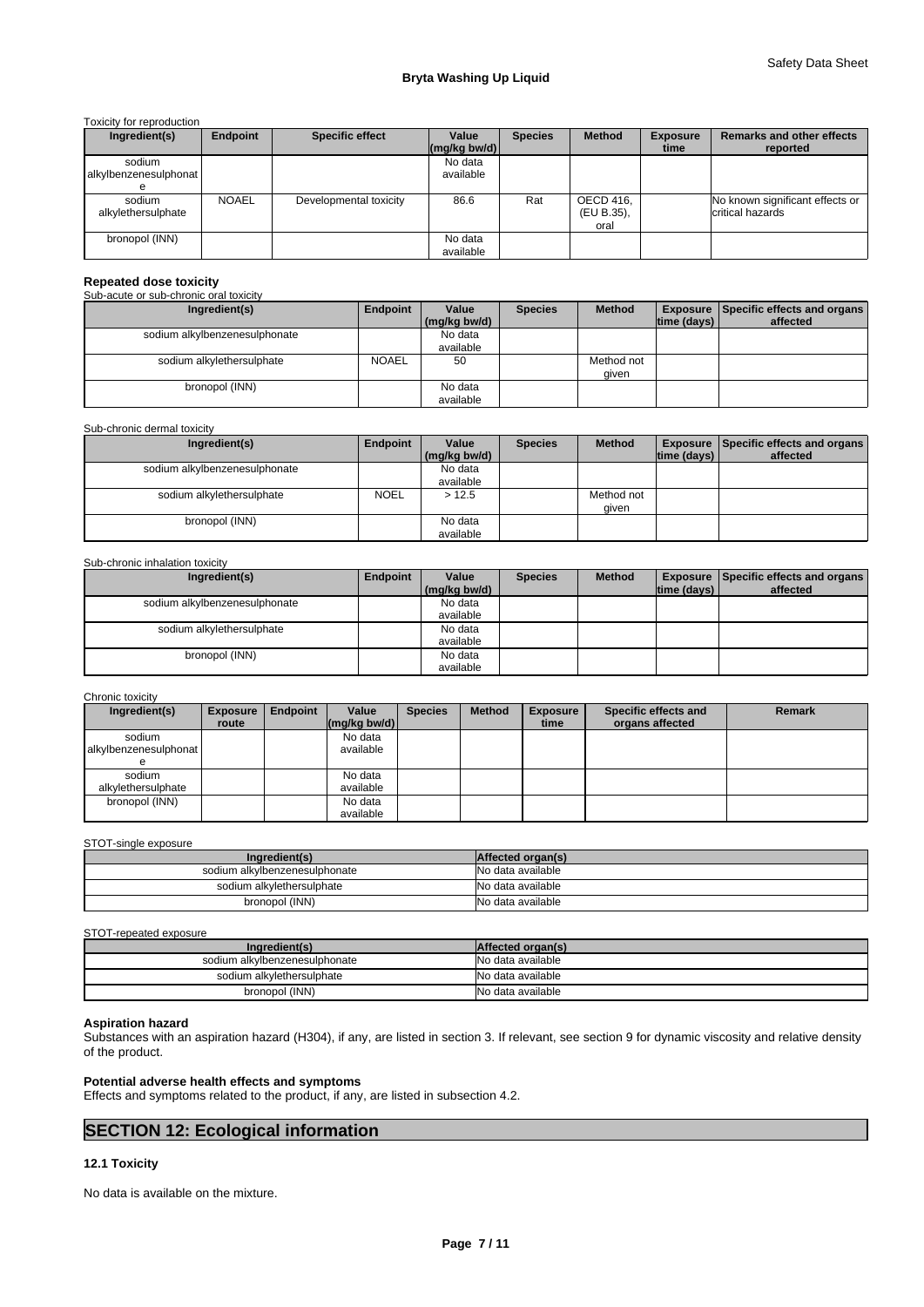Substance data, where relevant and available, are listed below:

# **Aquatic short-term toxicity**

| Aquatic short-term toxicity - fish |           |                      |                        |                                     |                             |
|------------------------------------|-----------|----------------------|------------------------|-------------------------------------|-----------------------------|
| Ingredient(s)                      | Endpoint  | Value<br>(mg/l)      | <b>Species</b>         | <b>Method</b>                       | <b>Exposure</b><br>time (h) |
| sodium alkylbenzenesulphonate      |           | No data<br>available |                        |                                     |                             |
| sodium alkylethersulphate          | $LC_{50}$ | $1 - 10$             | rerio                  | Brachydanio   OECD 203, semi-static | 96                          |
| bronopol (INN)                     | $LC_{50}$ | 41.2                 | Oncorhynchus<br>mvkiss | Method not given                    | 96                          |

# Aquatic short-term toxicity - crustacea

| Ingredient(s)                 | Endpoint | Value<br>(mg/l) | <b>Species</b> | <b>Method</b>    | <b>Exposure</b><br>time (h) |
|-------------------------------|----------|-----------------|----------------|------------------|-----------------------------|
| sodium alkylbenzenesulphonate |          | No data         |                |                  |                             |
|                               |          | available       |                |                  |                             |
| sodium alkylethersulphate     | EC 50    | $-10$           | Daphnia        | OECD 202, static | 48                          |
| bronopol (INN)                | EC 50    |                 | Not specified  | Method not given | 48                          |

Aquatic short-term toxicity - algae

| Ingredient(s)                 | Endpoint | Value       | <b>Species</b> | <b>Method</b>     | <b>Exposure</b> |
|-------------------------------|----------|-------------|----------------|-------------------|-----------------|
|                               |          | (mq/l)      |                |                   | time (h)        |
| sodium alkylbenzenesulphonate |          | No data     |                |                   |                 |
|                               |          | available   |                |                   |                 |
| sodium alkylethersulphate     | EC 50    |             | Not specified  | DIN 38412, Part 9 | 72              |
| bronopol (INN)                | EC 50    | $0.4 - 2.8$ | Not specified  | Method not given  | 72              |

| Endpoint | Value     | <b>Species</b> | <b>Method</b> | <b>Exposure</b> |
|----------|-----------|----------------|---------------|-----------------|
|          |           |                |               | time (days)     |
|          | No data   |                |               |                 |
|          | available |                |               |                 |
|          | No data   |                |               |                 |
|          | available |                |               |                 |
|          | No data   |                |               |                 |
|          | available |                |               |                 |
|          |           | (mg/l)         |               |                 |

#### Impact on sewage plants - toxicity to bacteria

| Ingredient(s)                 | Endpoint  | Value       | <b>Inoculum</b> | <b>Method</b>    | <b>Exposure</b> |
|-------------------------------|-----------|-------------|-----------------|------------------|-----------------|
|                               |           | (mg/l)      |                 |                  | time            |
| sodium alkylbenzenesulphonate |           | No data     |                 |                  |                 |
|                               |           | available   |                 |                  |                 |
| sodium alkylethersulphate     | $EC_{10}$ | $300 - 500$ |                 | Method not given | $0.5$ hour(s)   |
| bronopol (INN)                | $EC_{20}$ |             | Activated       | OECD 209         | 150             |
|                               |           |             | sludge          |                  | minute(s)       |

# **Aquatic long-term toxicity** Aquatic long-term toxicity - fish

| Ingredient(s)                 | Endpoint    | Value        | <b>Species</b> | <b>Method</b> | <b>Exposure</b>      | <b>Effects observed</b> |
|-------------------------------|-------------|--------------|----------------|---------------|----------------------|-------------------------|
|                               |             | (mg/l)       |                |               | time                 |                         |
| sodium alkylbenzenesulphonate |             | No data      |                |               |                      |                         |
|                               |             | available    |                |               |                      |                         |
| sodium alkylethersulphate     | <b>NOEC</b> | $0.1 - 0.13$ | Not specified  | Method not    | $365 \text{ day(s)}$ |                         |
|                               |             |              |                | aiven         |                      |                         |
| bronopol (INN)                | $EC_{50}$   | 39.1         | Oncorhynchus   | OECD 210      | 49 hour(s)           |                         |
|                               |             |              | mvkiss         |               |                      |                         |

Aquatic long-term toxicity - crustacea

| Ingredient(s)                 | Endpoint    | Value         | <b>Species</b> | <b>Method</b>    | <b>Exposure</b>     | <b>Effects observed</b> |
|-------------------------------|-------------|---------------|----------------|------------------|---------------------|-------------------------|
|                               |             | (mg/l)        |                |                  | time                |                         |
| sodium alkylbenzenesulphonate |             | No data       |                |                  |                     |                         |
|                               |             | available     |                |                  |                     |                         |
| sodium alkylethersulphate     | <b>NOEC</b> | $0.18 - 0.72$ | Daphnia sp.    | Method not       | $21 \text{ day}(s)$ |                         |
|                               |             |               |                | aiven            |                     |                         |
| bronopol (INN)                | <b>NOEC</b> | 0.27          | Daphnia        | <b>OECD 211.</b> | $21 \text{ day}(s)$ |                         |
|                               |             |               | maqna          | flow-through     |                     |                         |

# Aquatic toxicity to other aquatic benthic organisms, including sediment-dwelling organisms, if available:

| Ingredient(s)                 | Endpoint    | Value<br>(mg/kg dw<br>sediment) | <b>Species</b> | <b>Method</b>       | <b>Exposure</b><br> time (days) | <b>Effects observed</b> |
|-------------------------------|-------------|---------------------------------|----------------|---------------------|---------------------------------|-------------------------|
| sodium alkylbenzenesulphonate |             | No data<br>available            |                |                     |                                 |                         |
| sodium alkylethersulphate     | <b>NOEC</b> | $0.72 - 0.9$                    |                | Method not<br>qiven | 3                               |                         |
| bronopol (INN)                |             | No data<br>available            |                |                     | <b>.</b>                        |                         |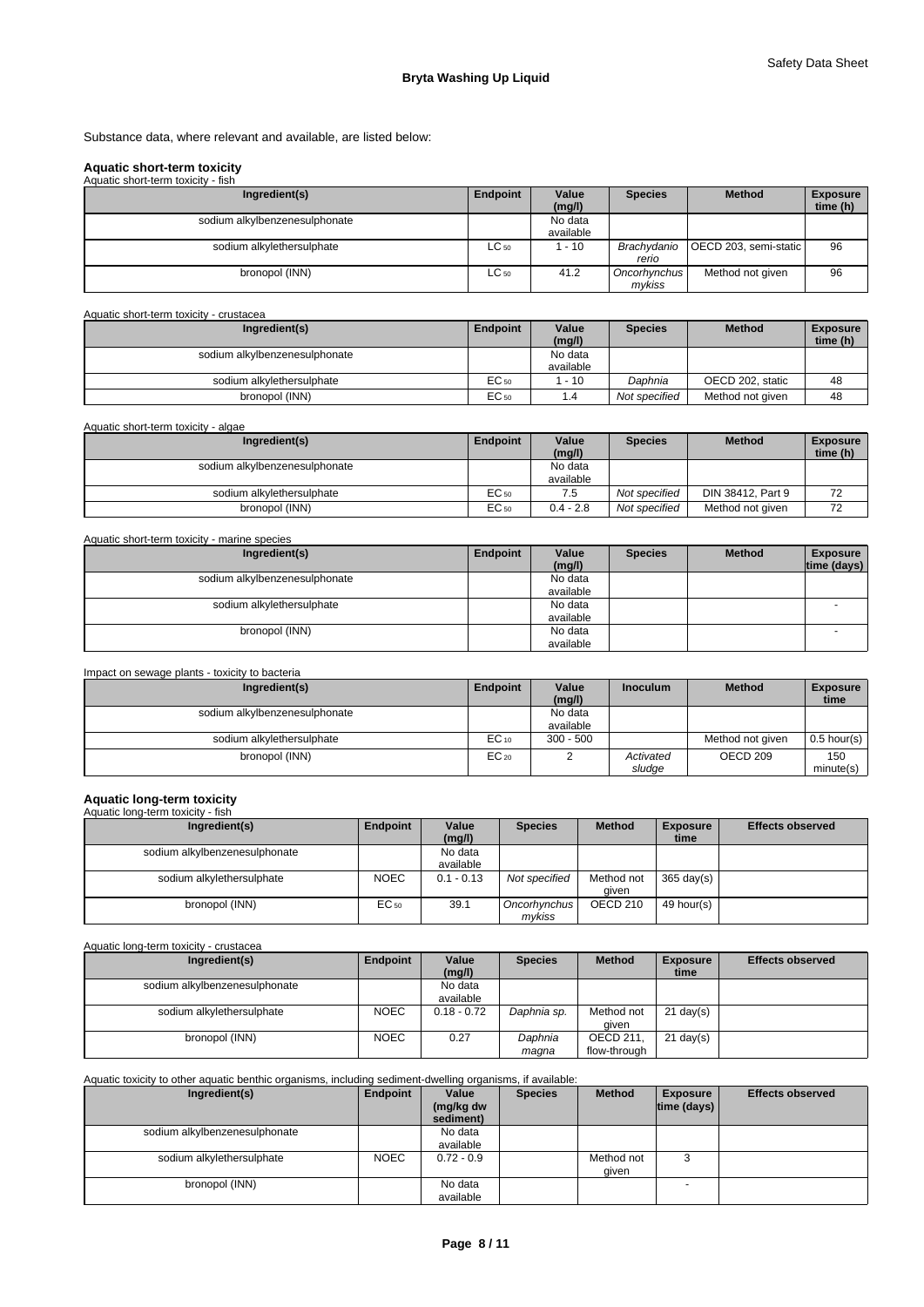### **Terrestrial toxicity**

Terrestrial toxicity - soil invertebrates, including earthworms, if available:

| Ingredient(s)             | <b>Endpoint</b> | Value<br>(mg/kg dw<br>soil) | <b>Species</b> | <b>Method</b> | Exposure<br>$ time$ (days) $ $ | <b>Effects observed</b> |
|---------------------------|-----------------|-----------------------------|----------------|---------------|--------------------------------|-------------------------|
| sodium alkylethersulphate |                 | No data<br>available        |                |               |                                |                         |
| bronopol (INN)            | $LD_{50}$       | > 500                       | Eisenia fetida | OECD 207      | 14                             |                         |

#### Terrestrial toxicity - plants, if available:

| Ingredient(s)             | Endpoint | Value              | <b>Species</b> | <b>Method</b> | <b>Exposure</b> | <b>Effects observed</b> |
|---------------------------|----------|--------------------|----------------|---------------|-----------------|-------------------------|
|                           |          | (mg/kg dw<br>soil) |                |               | time (days)     |                         |
| sodium alkylethersulphate |          | No data            |                |               |                 |                         |
|                           |          | available          |                |               |                 |                         |
| bronopol (INN)            |          | No data            |                |               | $\sim$          |                         |
|                           |          | available          |                |               |                 |                         |

# Terrestrial toxicity - birds, if available:

| Ingredient(s)             | <b>Endpoint</b> | Value     | <b>Species</b> | <b>Method</b> | <b>Exposure</b><br>time (days) | <b>Effects observed</b> |
|---------------------------|-----------------|-----------|----------------|---------------|--------------------------------|-------------------------|
|                           |                 |           |                |               |                                |                         |
| sodium alkylethersulphate |                 | No data   |                |               |                                |                         |
|                           |                 | available |                |               |                                |                         |
| bronopol (INN)            |                 | No data   |                |               |                                |                         |
|                           |                 | available |                |               |                                |                         |

## Terrestrial toxicity - beneficial insects, if available:

| Ingredient(s)             | Endpoint | Value     | <b>Species</b> | <b>Method</b> | <b>Exposure</b>    | <b>Effects observed</b> |
|---------------------------|----------|-----------|----------------|---------------|--------------------|-------------------------|
|                           |          | (mg/kg dw |                |               | $ time$ (days) $ $ |                         |
|                           |          | soil)     |                |               |                    |                         |
| sodium alkylethersulphate |          | No data   |                |               |                    |                         |
|                           |          | available |                |               |                    |                         |
| bronopol (INN)            |          | No data   |                |               |                    |                         |
|                           |          | available |                |               |                    |                         |

### Terrestrial toxicity - soil bacteria, if available:

| Ingredient(s)             | Endpoint | Value<br>(mg/kg dw<br>soil) | <b>Species</b> | <b>Method</b> | <b>Exposure</b><br>$ time$ (days) $ $ | <b>Effects observed</b> |
|---------------------------|----------|-----------------------------|----------------|---------------|---------------------------------------|-------------------------|
| sodium alkylethersulphate |          | No data                     |                |               | $\overline{\phantom{a}}$              |                         |
|                           |          | available                   |                |               |                                       |                         |
| bronopol (INN)            |          | No data                     |                |               |                                       |                         |
|                           |          | available                   |                |               |                                       |                         |

# **12.2 Persistence and degradability**

**Abiotic degradation** Abiotic degradation - photodegradation in air, if available:

## Abiotic degradation - hydrolysis, if available:

| Ingredient(s)  | <sup>1</sup> Half-life time in fresh <b>i</b><br>water | <b>Method</b> | Evaluation           | Remark |
|----------------|--------------------------------------------------------|---------------|----------------------|--------|
| bronopol (INN) | No data available                                      | OECD 111      | Rapidly hydrolysible |        |

Abiotic degradation - other processes, if available:

#### **Biodegradation** Ready biodegradability - aerobic conditions

| Ready blouegiagability - aerobic conditions |                 |                      |              |               |                                        |
|---------------------------------------------|-----------------|----------------------|--------------|---------------|----------------------------------------|
| Ingredient(s)                               | <b>Inoculum</b> | Analytical<br>method | $DT_{50}$    | <b>Method</b> | <b>Evaluation</b>                      |
|                                             |                 |                      |              |               |                                        |
| sodium alkylbenzenesulphonate               |                 |                      |              | OECD 301B     | Readily biodegradable                  |
| sodium alkylethersulphate                   |                 |                      | > 60 % in 28 |               | Method not given Readily biodegradable |
|                                             |                 |                      | day(s)       |               |                                        |
| bronopol (INN)                              |                 |                      |              |               | No data available                      |

Ready biodegradability - anaerobic and marine conditions, if available:

Degradation in relevant environmental compartments, if available:

## **12.3 Bioaccumulative potential**

#### Partition coefficient n-octanol/water (log Kow)

| Ingredient(s)                 | Value             | <b>Method</b>    | <b>Evaluation</b>                 | Remark |
|-------------------------------|-------------------|------------------|-----------------------------------|--------|
| sodium alkylbenzenesulphonate | No data available |                  |                                   |        |
| sodium alkvlethersulphate     | $0.95 - 3.9$      | Method not given | Low potential for bioaccumulation |        |
| bronopol (INN)                | 0.18              | Method not aiven | No bioaccumulation expected       |        |

| - -<br>Biocon<br>ncentration factor / | . (BCF |         |        |            |                   |
|---------------------------------------|--------|---------|--------|------------|-------------------|
| …dient/⊤                              | Value  | Species | Method | valuation. | Damark<br>kemark. |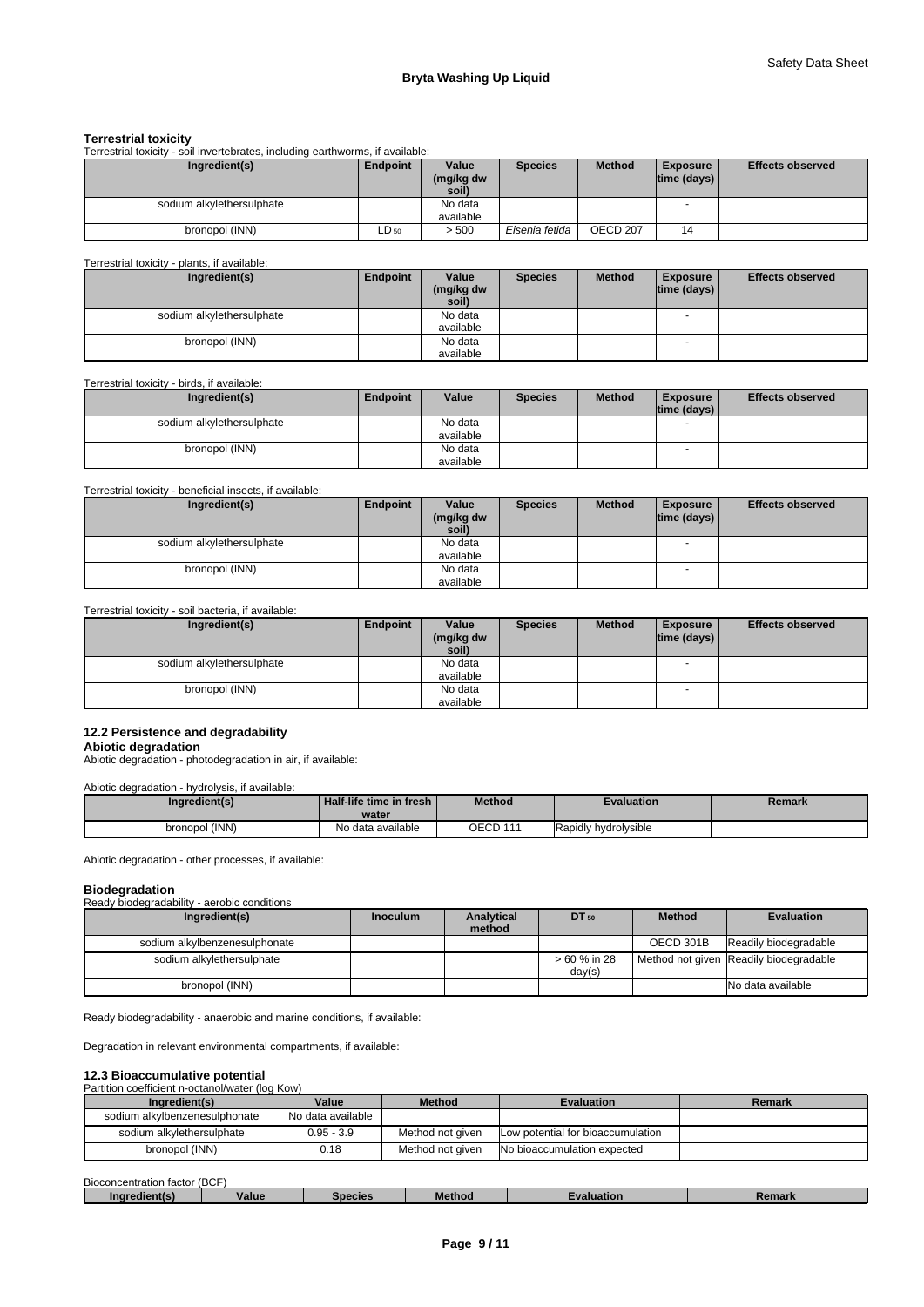| sodium<br>alkylbenzenesulphonat | No data available |  |  |
|---------------------------------|-------------------|--|--|
| sodium<br>alkylethersulphate    | No data available |  |  |
| bronopol (INN)                  | No data available |  |  |

#### **12.4 Mobility in soil**

Adsorption/Desorption to soil or sediment

| Ingredient(s)                 | Adsorption<br>coefficient<br>Log Koc | <b>Desorption</b><br>coefficient<br>Log Koc(des) | <b>Method</b> | Soil/sediment<br>type | <b>Evaluation</b> |
|-------------------------------|--------------------------------------|--------------------------------------------------|---------------|-----------------------|-------------------|
| sodium alkylbenzenesulphonate | No data available I                  |                                                  |               |                       |                   |
| sodium alkvlethersulphate     | No data available                    |                                                  |               |                       |                   |
| bronopol (INN)                | No data available                    |                                                  |               |                       |                   |

# **12.5 Results of PBT and vPvB assessment**

Substances that fulfill the criteria for PBT/vPvB, if any, are listed in section 3.

## **12.6 Other adverse effects**

No other adverse effects known.

# **SECTION 13: Disposal considerations**

| 13.1 Waste treatment methods<br>Waste from residues / unused<br>products:     | The concentrated contents or contaminated packaging should be disposed of by a certified handler<br>or according to the site permit. Release of waste to sewers is discouraged. The cleaned packaging<br>material is suitable for energy recovery or recycling in line with local legislation. |
|-------------------------------------------------------------------------------|------------------------------------------------------------------------------------------------------------------------------------------------------------------------------------------------------------------------------------------------------------------------------------------------|
| <b>European Waste Catalogue:</b>                                              | 20 01 29 <sup>*</sup> - detergents containing dangerous substances.                                                                                                                                                                                                                            |
| <b>Empty packaging</b><br><b>Recommendation:</b><br>Suitable cleaning agents: | Dispose of observing national or local regulations.<br>Water, if necessary with cleaning agent.                                                                                                                                                                                                |

# **SECTION 14: Transport information**

# **Land transport (ADR/RID), Sea transport (IMDG), Air transport (ICAO-TI / IATA-DGR)**

**14.1 UN number:** Non-dangerous goods

# **14.2 UN proper shipping name:** Non-dangerous goods

**14.3 Transport hazard class(es):** Non-dangerous goods

**Class:** -

# **14.4 Packing group:** Non-dangerous goods

**14.5 Environmental hazards:** Non-dangerous goods

**14.6 Special precautions for user:** Non-dangerous goods

**14.7 Transport in bulk according to Annex II of MARPOL and the IBC Code:** Non-dangerous goods

# **SECTION 15: Regulatory information**

#### **15.1 Safety, health and environmental regulations/legislation specific for the substance or mixture**

**EU regulations:**<br>• Regulation (EC) No. 1907/2006 - REACH

• Regulation (EC) No 1272/2008 - CLP

• Regulation (EC) No. 648/2004 - Detergents regulation

#### **Authorisations or restrictions (Regulation (EC) No 1907/2006, Title VII respectively Title VIII):** Not applicable.

**Ingredients according to EC Detergents Regulation 648/2004** anionic surfactants **15 - 30** % perfumes, Citral, Limonene, 2-Bromo-2-Nitropropane-1,3-Diol

The surfactant(s) contained in this preparation complies(comply) with the biodegradability criteria as laid down in Regulation (EC) No. 648/2004 on detergents. Data to support this assertion are held at the disposal of the competent authorities of the Member States and will be made available to them, at their direct request or at the request of a detergent manufacturer.

#### **15.2 Chemical safety assessment**

A chemical safety assessment has not been carried out on the mixture

# **SECTION 16: Other information**

*The information in this document is based on our best present knowledge. However, it does not constitute a guarantee for any specific product features and does not establish a legally binding contract*